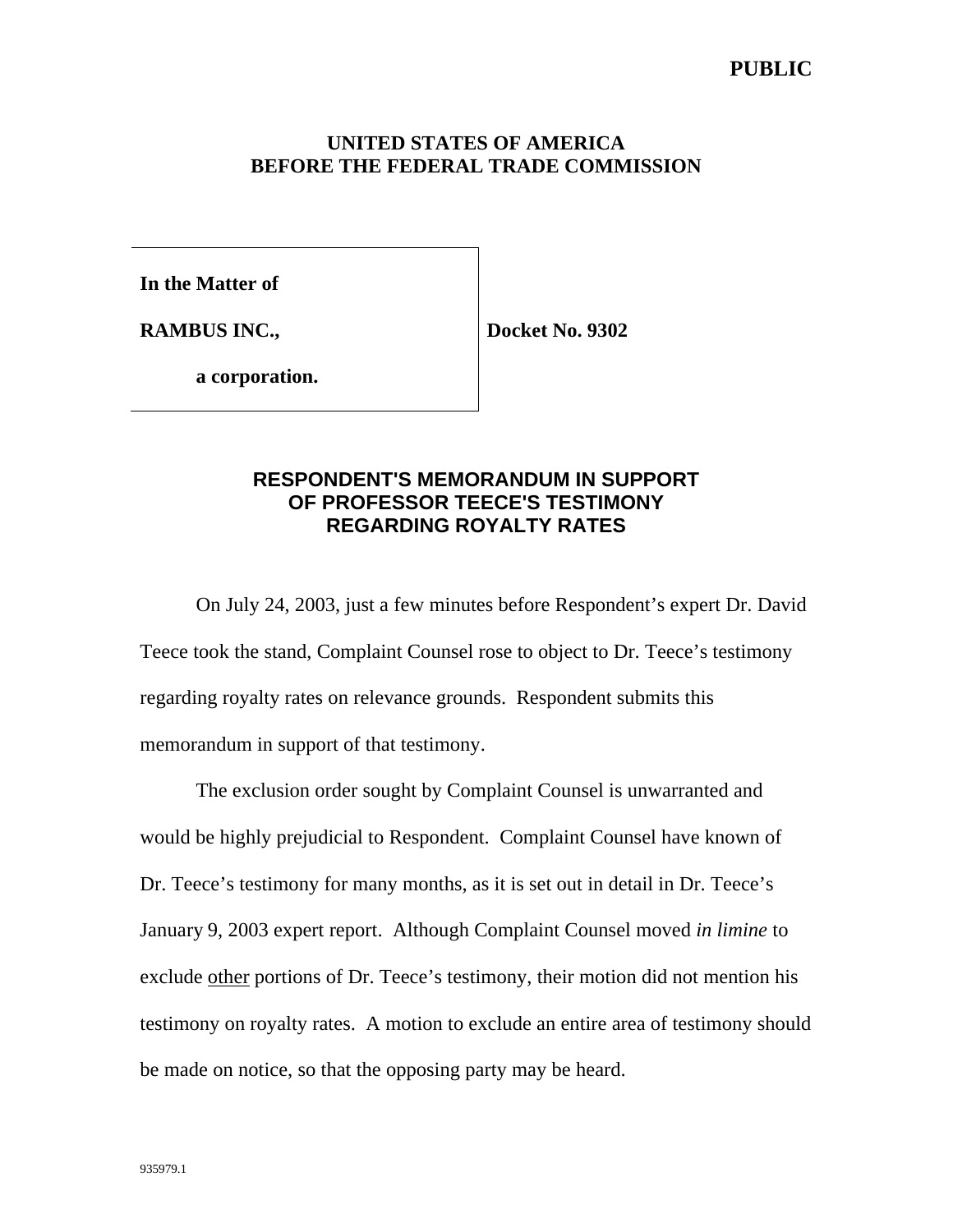Complaint Counsel's objections are not just untimely and procedurally unfair, they are meritless. Complaint Counsel have asserted that royalty rates outside of the semiconductor industry are irrelevant to the question of whether Rambus's SDRAM and DDR SDRAM royalty rates are reasonable. Complaint Counsel are flatly wrong. It is well settled that courts are permitted to and should look to broad surveys of royalty rates in determining the "reasonableness" of a particular rate. In *Ventura v. Titan Sports*,  $65$  F.3d  $725$  ( $8<sup>th</sup>$  Cir. 1995), for example, a plaintiff's expert "based his opinion as to the reasonable royalty" of the plaintiff's property "upon a survey of thousands of licensing agreements." The court of appeals in *Ventura* upheld the introduction of the expert's testimony. *Id. See also Bose Corp. v. JBL, Inc.*, 112 F.Supp.2d 138 (D. Mass. 2000) (holding that reasonable royalty in patent case was 7% based in part on survey that stated that 5- 10% was "the average range in the consumer electronics area.").

Complaint Counsel's challenges to Dr. Teece's testimony go to the weight to be given that testimony, and should not be the basis for a broad exclusion order, especially given that Complaint Counsel have sat on their objections for months. The objections should be overruled.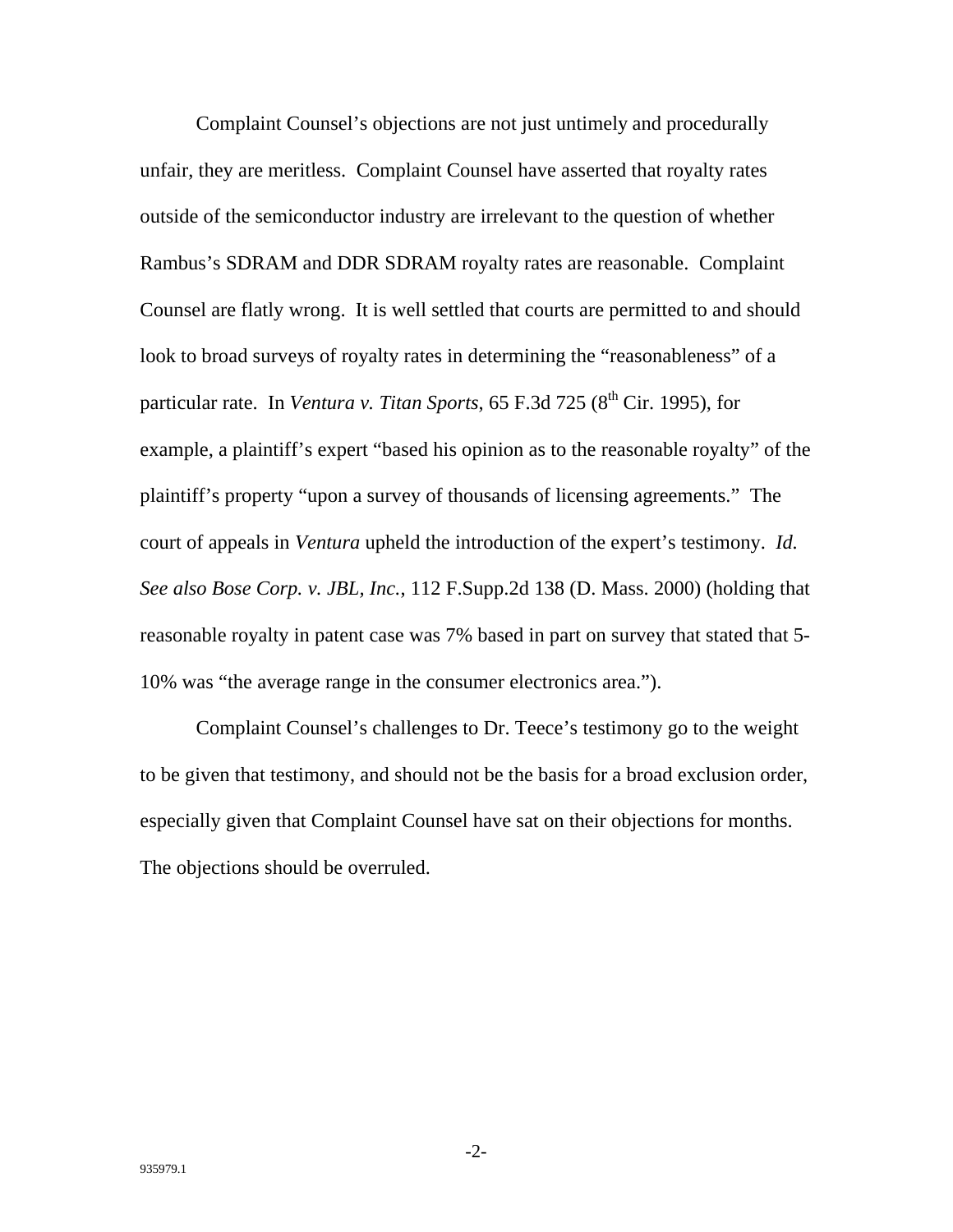Gregory P. Stone Steven M. Perry Peter A. Detre MUNGER, TOLLES & OLSON LLP 355 South Grand Avenue, 35th Floor Los Angeles, California 90071-1560 (213) 683-9100 (213) 687-3702 (facsimile) (202) 663-6158 (202) 457-4943 (facsimile)

\_\_\_\_\_\_\_\_\_\_\_\_\_\_\_\_\_\_\_\_\_\_\_\_\_\_\_\_\_

A. Douglas Melamed Kenneth A. Bamberger Jacqueline M. Haberer WILMER, CUTLER & PICKERING 2445 M Street, N.W. Washington, D.C. 20037 (202) 663-6000

Sean C. Cunningham John M. Guaragna GRAY, CARY, WARE & FREIDENRICH LLP 401 "B" Street, Suite 2000 San Diego, California 92101 (619) 699-2700

Attorneys for Respondent Rambus Inc.